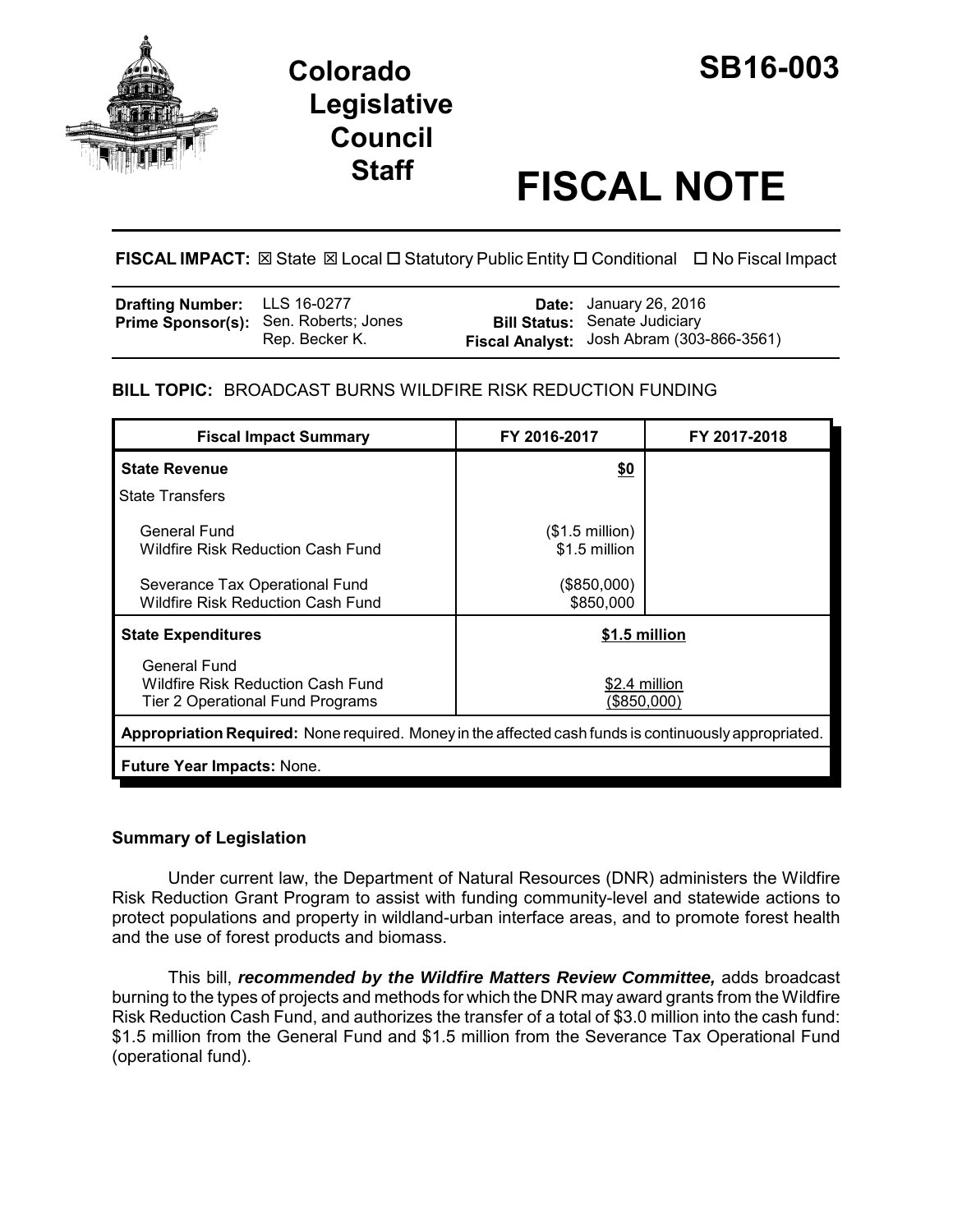#### **Background**

To date, the Wildfire Risk Reduction Grant Program has awarded 4 rounds of grants totaling approximately \$10.7 million to 106 projects across 27 counties. The program is authorized until July 1, 2018.

The operational fund receives 25 percent of severance tax receipts. Current law provides a mechanism for balancing spending from the operational fund by making proportional reductions to the fund's Tier 2 programs when insufficient funds exist to fully fund those programs and still meet the account's statutory reserve requirement. For FY 2016-17, the Legislative Council December 2015 Economic and Revenue Forecast (LCS forecast) indicates that funds will be insufficient to fully fund Tier 2 programs, therefore triggering these proportional reductions. The reductions are applied to all programs in Tier 2.

#### **State Revenue**

**State transfers.** For FY 2016-17, the bill transfers \$1.5 million from the General Fund to the Wildfire Risk Reduction Cash fund. The bill also authorizes a statutory transfer of \$1.5 million from the operational fund to the wildfire fund.

Based on the December 2015 LCS forecast, there is not enough severance tax revenue to fully fund all Tier 2 programs in the operational fund and still meet the account's statutory reserve requirement. Therefore, the DNR is required to make a 41 percent proportional reduction across all existing Tier 2 programs funded from the operational fund under current law. This bill authorizes the transfer of an additional \$1.5 million from the operational fund. This transfer increases the required proportional reduction for Tier 2 programs to about 43 percent, and results in a reduction in actual funding for these programs by approximately \$850,000 for deposit in the Wildfire Risk Reduction Cash Fund.

Essentially, by authorizing a transfer of \$1.5 million from the operational fund, and as a result of the required proportional reductions across all Tier 2 programs, only about \$850,000 is available for transfer.

#### **State Expenditures**

*The bill both increases and decreases state expenditures for FY 2016-17 and FY 2017-18. The bill increases state expenditures for grants from the Wildfire Risk Reduction Grant Program by \$2.4 million, and decreases total expenditures for other existing Tier 2 programs by about \$850,000.* Table 1 shows the projected funding to all Tier 2 programs under both current law and Senate Bill 16-003.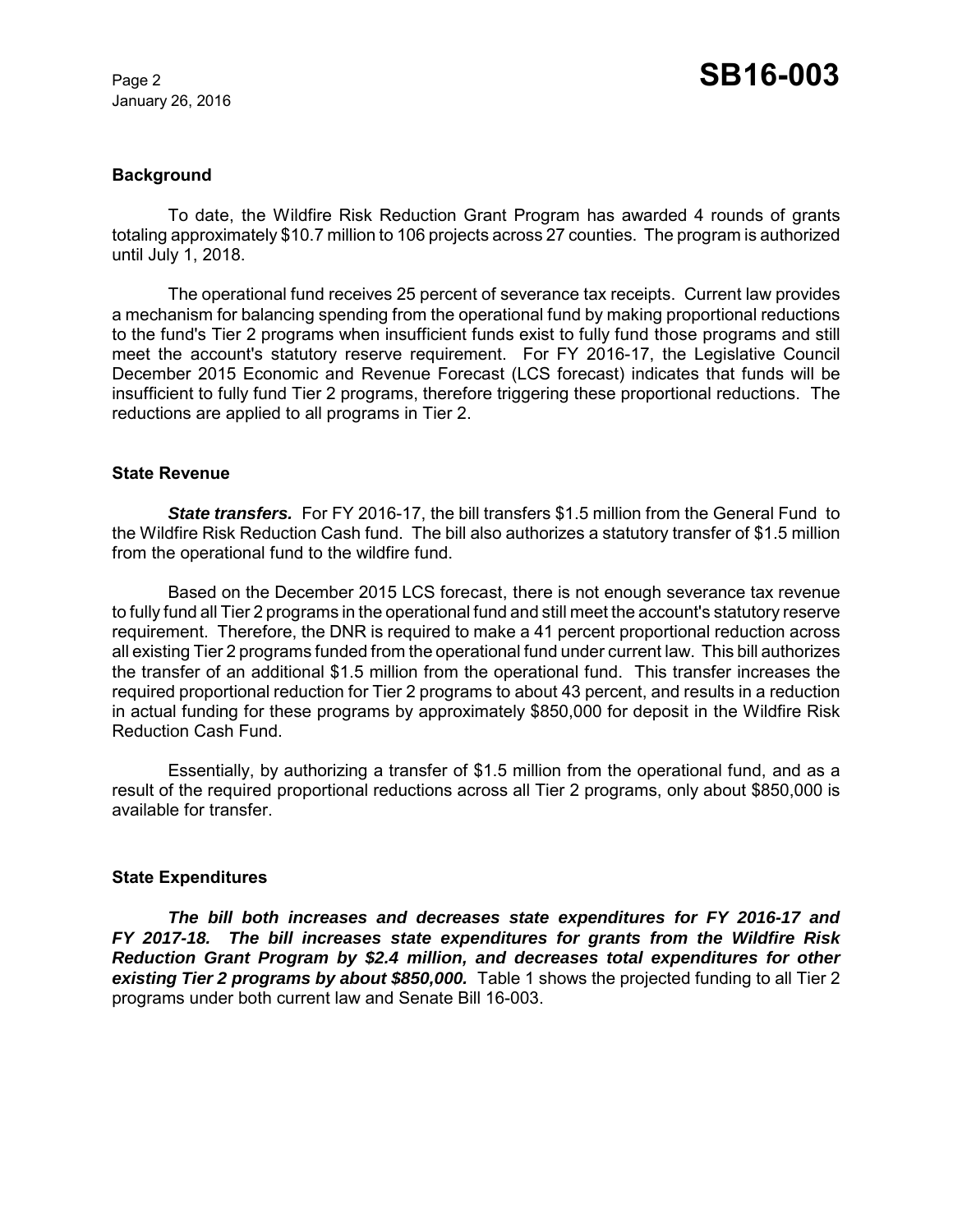| Table 1. Operational Fund Tier 2 Program Fund Projections Under Current Law and SB 16-003 |                    |                       |                   |  |  |
|-------------------------------------------------------------------------------------------|--------------------|-----------------------|-------------------|--|--|
| <b>Tier 2 Programs</b>                                                                    | <b>Current Law</b> | <b>With SB 16-003</b> | <b>Difference</b> |  |  |
| <b>Wildfire Risk Reduction Grant Program</b>                                              | \$0                | \$849,872             | \$849,872         |  |  |
| <b>Water Supply Reserve Account</b>                                                       | 5,896,266          | 5,665,811             | (230, 455)        |  |  |
| Soil Conservation Districts Matching Grants                                               | 265,332            | 254,962               | (10, 370)         |  |  |
| <b>Water Efficiency Grants</b>                                                            | 324,295            | 311,620               | (12, 675)         |  |  |
| <b>Species Conservation Trust Fund</b>                                                    | 2,948,133          | 2,832,906             | (115, 227)        |  |  |
| Low Income Energy Assistance Program (LEAP)                                               | 7,665,146          | 7,365,555             | (299, 591)        |  |  |
| Agriculture Value-Added Cash Fund                                                         | 294,813            | 283,291               | (11, 522)         |  |  |
| Interbasin Compacts                                                                       | 439,311            | 422,141               | (17, 170)         |  |  |
| Forestry Grants / Bark Beetle                                                             | 1,474,066          | 1,416,453             | (57, 613)         |  |  |
| <b>Tamarisk Control Grants</b>                                                            | 0                  | 0                     | O                 |  |  |
| <b>Aquatic Invasive Species</b>                                                           | 2,362,047          | 2,269,727             | (92, 320)         |  |  |
| <b>Forfeited Mine Sites</b>                                                               | 74,883             | 71,956                | (2,927)           |  |  |
| <b>TOTAL TIER 2 PROGRAMS</b>                                                              | \$21,744,291       | \$21,744,291          | \$0               |  |  |

*Source- Department of Natural Resources*

*All funds continuously appropriated to their respective administrative agencies.*

*Wildfire Risk Reduction Grant Program.* State expenditures from the Wildfire Risk Reduction Grant Program increase by \$1.5 million as a result of the General Fund transfers to the Wildfire Risk Reduction Cash fund. The grant program will also spend an additional \$850,000 as a result of a corresponding reduction in all other Tier 2 programs. The grant program funds two types of projects: fuel treatment projects that reduce the risk of property damage from wildfires, and/or limits the likelihood of wildfires spreading to populated areas; and, local government capacity-building projects that provide equipment to enable local governments to treat hazardous fuels on state and private lands.

*Water Supply Reserve Account*. This program provides grants and loans to assist Colorado water users to address their critical water supply issues and to aide eligible entities to complete water projects.

*Conservation District Grant Fund*. This grant fund assists Colorado Conservation Districts in implementing and encouraging sound natural resource planning, management and development particularly in minerals, energy, geology, and water resources.

*Water Efficiency Grant Program Cash Fund*. This program provides financial assistance for developing and implementing water conservation plans, promoting the benefits of water resource conservation through public education and outreach projects, and developing drought mitigation plans.

*Species Conservation Trust Fund*. This fund is used to support cooperative agreements, recovery programs, and other programs designed to meet obligations arising under the federal Endangered Species Act of 1973. The fund also supports studies and programs regarding species placed on the state endangered or threatened list, and the recovery or protection of candidate species to avoid listing of the species, and scientific research relating to listing or not listing specific species.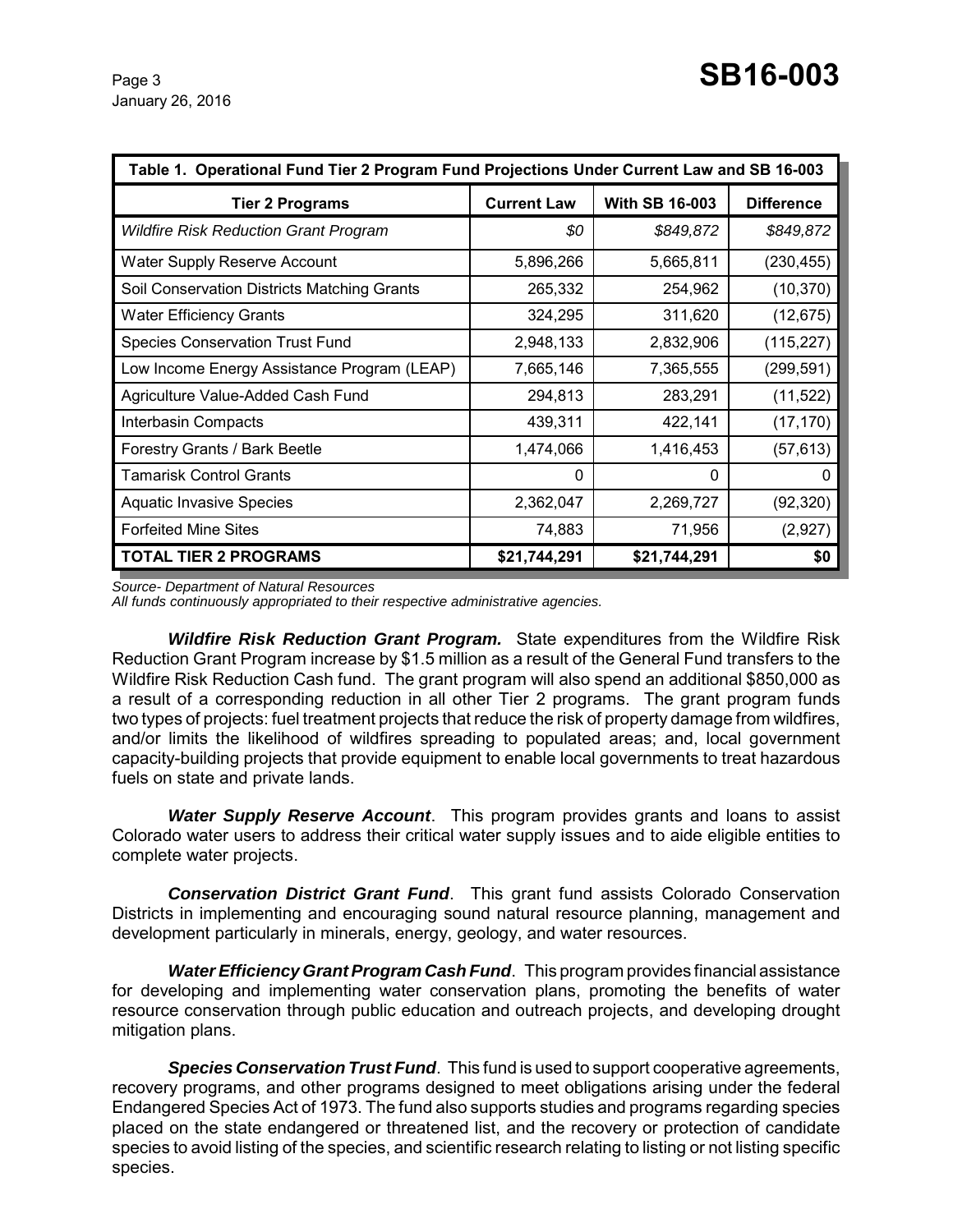*Low Income Energy Assistance (LEAP)*. LEAP is a Federally-supported program that helps low-income households with their home energy bills.

*Agriculture Value-Added Cash Fund.* The fund makes grants, loans and loan guarantees, and equity investments, and also offers tax credits to eligible agricultural value-added cooperatives.

*Interbasin Compacts.* Funding supports the Water Conservation Board, Interbasin Compact Committee, and Basin Roundtables.

*Forestry Grants / Bark Beetle / Healthy Forests and Vibrant Communities Fund.* The fund supports increased efforts to address wildfire risk, provides resources to the Colorado State Forest Service to augment technical outreach capabilities, and provides loans and grants for market-based forest treatment solutions to reduce wildfire risk.

**Division of Wildlife Aquatic Nuisance Species Fund.** This fund is used to prevent new introductions and reduce the spread of existing invasive species such as zebra mussels in Colorado.

*Forfeited Mine Sites*. This program provides funding for the Division of Reclamation, Mining, and Safety in the DNR to conduct reclamation projects at mine sites with insufficient or failed bonds.

#### **Local Government Impact**

Counties and other local governments will continue to apply for and receive grant funding for wildfire risk reduction projects in their jurisdictions. The bill expands funding for grant programs, thereby increasing funding available for local governments.

The authorized transfer of \$1.5 million from the operational fund will result in a \$850,000 decrease in funding to other Tier 2 programs some of which would have been distributed to local governments.

#### **Effective Date**

The bill takes effect upon signature of the Governor, or upon becoming law without his signature.

#### **State Appropriations**

No new appropriations are required. Moneys in the affected funds are continuously appropriated.

## **State and Local Government Contacts**

Higher Education **Local Affairs** Natural Resources